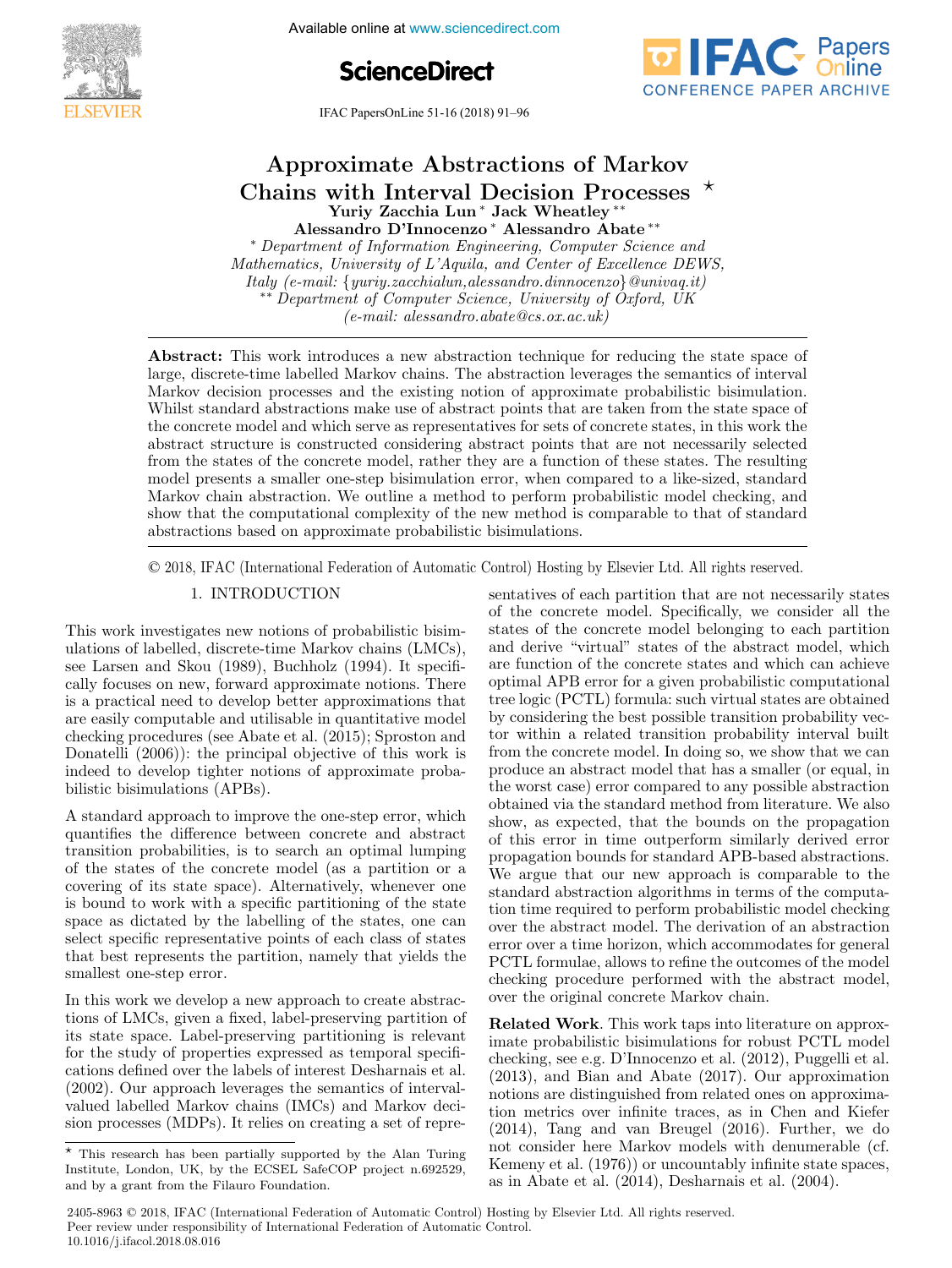## 2. PRELIMINARIES

Labelled Markov Chains. The LMCs considered in this work are discrete-time Markov chains with decorated states, as in Baier and Katoen (2008), and are a subclass of labelled Markov processes as in Desharnais et al. (2004). Definition 1. An LMC is a tuple  $\mathcal{D} = (S, P, L)$ , where:

- $S$  is a non-empty, finite set of states;
- $P: S \times S \rightarrow [0, 1]$  is a transition probability matrix,
- $L : S \to \mathcal{O}$  is a labelling function, where  $\mathcal{O} = 2^{AP}$ , and AP is a fixed set of atomic propositions, or labels.

For any state  $s \in S$  and partition  $Q \subseteq S$ , we have that  $P(s, Q) = \sum_{q_i \in Q} P(s, q_i)$ . The function  $L(s)$  captures all the observable information at state  $s \in S$ : this drives the bisimulation notion relating pairs of states, and we characterise properties over the codomain of this function. For a finite set of states S,  $\Delta(S)$  denotes the set of distributions over S, i.e., the set of functions  $p: S \rightarrow [0, 1]$ such that  $\sum_{s \in S} p(s) = 1$ . Equivalently, we can think of  $\Delta(S)$  as the set of stochastic vectors defined over  $\mathbb{R}^{|S|}$ .

Definition 2. A path in an LMC  $\mathcal{D} = (S, P, L)$  is sequence of states  $\omega = s_0, s_1, \ldots, s_k$  where for all  $i \in \mathbb{N} \cup \{0\}, s_i \in S$ and  $P(s_i, s_{i+1})>0$ . We denote by  $\omega(i)$  the  $(i+1)$ -th state on the path  $\omega$ , and  $\forall k \in \mathbb{N}$  we denote as  $Paths(s_0, k)$  the set of all paths in D of length k+1 and such that  $\omega(0)=s_0$ .

Notably, we consider paths of length  $k+1$ , made up of one initial state and precisely k transitions. Letting  $k \to \infty$  we obtain the definition of infinite path.

Definition 3. For a finite path  $\omega$  in an LMC D, we define a cylinder set as the set of all possible continuations of  $\omega$ , i.e.,  $\text{Cyl}(\omega) \triangleq {\{\omega' \in \text{Paths}(s_0, \infty) \mid \omega \text{ is a prefix of } \omega'\}}.$ 

For a given LMC  $\mathcal{D} = (S, P, L)$ , the transition probabilities from the matrix  $P$  can be used to determine the probability of specific finite paths unfolding from a given state s<sub>0</sub> as follows. For any finite path  $\omega \in \text{Paths}(s_0, k)$  in  $\mathcal D$  we introduce the function  $\tau$ : Paths $(s_0, k) \rightarrow [0, 1]$ , defined as

$$
\tau(\omega) \triangleq \begin{cases} 1 & \text{if the length of } \omega \text{ is one} \\ P(s_0, s_1) \cdot \ldots \cdot P(s_{k-1}, s_k) & \text{otherwise.} \end{cases}
$$

We hence define a probability space over all paths of the LMC  $D$  beginning from a state  $s_0$ , as follows:

- The sample space is  $\Omega = \text{Paths}(s_0, \infty)$ .
- The collection of events  $\Sigma$  is the least  $\sigma$ -algebra on  $\Omega$ containing  $Cyl(\omega)$  for all finite paths  $\omega$  starting at  $s_0$ .
- The probability measure  $\mathbf{Pr}_{s_0} : \Sigma \to [0, 1]$  is defined by  $\mathbf{Pr}_{s_0}(Cyl(\omega)) = \tau(\omega)$  for any finite path  $\omega$  beginning from a state  $s_0$ , which uniquely extends to a probability measure on the whole event space.

For further details on probability spaces over paths in finite-state Markov chains, see Kemeny et al. (1976).

Definition 4. Let  $D$  be a given LMC, with  $s_0 \in S$ , and  $k \in \mathbb{N}$ . To any finite path  $\omega$  in  $\mathcal D$  corresponds a sequence of observations  $\alpha(\omega) = L(\omega(0)), L(\omega(1)), \ldots, L(\omega(k)),$  which we call the *trace* of  $\omega$ . Then, we denote by  $\text{Traces}(s_0, k)$ the set of all traces generated by the set  $Paths(s_0, k)$ .

Let  $\mathcal T$  denote a set of traces of length  $k+1$ ,  $\mathcal T \subset \mathcal O^{k+1}$ . Any trace  $\bar{\alpha} \in \mathcal{T}$  is defined by a sequence of observations  $\bar{\alpha}_0, \bar{\alpha}_1, \ldots, \bar{\alpha}_k$ , where an element  $\bar{\alpha}_i$  is generated by a state  $s_i \in S$  such that  $L(s_i) = \bar{\alpha}_i$ . Let  $L^{-1}(\alpha_i)$  denote a partition of S defined by the label  $\bar{\alpha}_i$ ,  $L^{-1}(\bar{\alpha}_i) \triangleq \{s \in S \mid L(s) = \bar{\alpha}_i\}.$ Thus, each trace  $\bar{\alpha}$  is obtained from a corresponding set of paths  $\mathcal{P}(\bar{\alpha}) \triangleq {\omega \in \text{Paths}(s_0, k) | \omega(i) \in L^{-1}(\bar{\alpha}_i)}$ , and we can quantify the probability that a given LMC D generates any of the traces in the set  $\mathcal T$ , through a function  $\varphi: \text{Traces}(s_0, k) \rightarrow [0,1]$ , as in Bian and Abate (2017)):

Definition 5. Let  $\mathcal{D} = (S, P, L)$  be a given LMC, with an initial distribution  $p_0$  over  $S, s_0 \in S, k \in \mathbb{N}$ . The probability that, starting from  $s_0$ , D generates any of the runs  $\bar{\alpha} \in \mathcal{T} \subseteq$ Traces $(s_0, k)$ , is  $\varphi(s_0, \mathcal{T}) = p_0(s_0) \sum_{\bar{\alpha} \in \mathcal{T}} \sum_{\bar{\omega} \in \mathcal{P}(\bar{\alpha})} \tau(\bar{\omega}).$ 

We are interested in the verification of probabilistic properties of a given LMC, that can (and mostly will) be expressed in PCTL. The syntax and semantics of PCTL for LMCs are well known and will be just recalled next.

Probabilistic Computational Tree Logic. Unlike the most standard definition of PCTL, see Hansson and Jonsson (1994), we emphasise the role of the bounded-until operator, which is key in later parts of this work.

Definition 6. The syntax of PCTL is as follows:

•  $\phi ::= \text{true} \mid a \mid \phi \land \phi \mid \neg \phi \mid \mathbb{P}_{\sim p}[\psi],$  (state formulae) •  $\psi ::= \mathbf{X}\phi \mid \phi\mathbf{U}^{\leq k}\phi,$  (path formulae)

where *a* is an atomic proposition,  $\sim \in \{ \leq, >, \leq, \geq \}, p \in$ [0, 1] is a given probability level, and  $k \in \mathbb{N} \cup \{\infty\}$ . A PCTL formula is defined to be a state formula.

The semantics of PCTL over an LMC can be found in Hansson and Jonsson (1994). We have, for instance, that  $s\vDash \mathbb{P}_{\sim p}[\psi] \Leftrightarrow \mathbf{Prob}(s, \psi) \triangleq \mathbf{Pr}_{s}\{\omega \in \text{Paths}(s, \infty) | \omega \vDash \psi\} \sim p,$ where  $s$  is a given state of the LMC. The output of a model checking algorithm for a PCTL formula  $\phi$  over LMC  $\mathcal D$  is the set containing all the states of the model satisfying  $\phi$ (see Hansson and Jonsson (1994)):  $\text{Sat}(\phi) = \{s \in S \mid s \models \phi\}.$ 

Approximate Probabilistic Bisimulation. We recall the notion of APB of LMCs, and the related concept of approximate trace equivalence, as presented in Bian and Abate (2017).

Definition 7. For a relation  $\Gamma \subseteq S \times S$ , we say that  $Q \subseteq S$  is  $\Gamma\text{-}closed$  if  $\Gamma(Q) = \{s \in S \mid \exists s' \in Q \text{ such that } (s, s') \in \Gamma\} \subseteq Q.$ Definition 8. Given an LMC  $D$ , an APB with precision (error)  $\varepsilon \in [0, 1]$  is a symmetric binary relation  $\Gamma_{\varepsilon} \subseteq S \times S$ such that for any  $(s, s') \in \Gamma_{\varepsilon}$ , one has  $L(s) = L(s')$ , and for any  $(s, s') \in \Gamma_{\varepsilon}$  and  $Q \subseteq S$ ,  $P(s', \Gamma_{\varepsilon}(Q)) \ge P(s, Q) - \varepsilon$ . Furthermore, two states  $s, s' \in S$  are said to be  $\varepsilon$ -bisimilar if there exists an APB  $\Gamma_{\varepsilon}$  such that  $(s, s') \in \Gamma_{\varepsilon}$ .

We remark that an  $\varepsilon$ -APB is not an equivalence relation, since in general it does not satisfy the transitive property (small approximation errors can accumulate to result in a large error). The last condition raised in Definition 8 can be understood intuitively as "for any move that s can take (say, into set  $Q \subseteq S$ ), s' can match it with higher likelihood over the corresponding set  $\Gamma_{\varepsilon}(Q)$ , up to  $\varepsilon$  precision."

Definition 9. For a non-decreasing function  $f : \mathbb{N} \to [0,1],$ we say that states s, s' of an LMC are  $f(k)$ -approximate probabilistic *trace equivalent* if for all  $k \in \mathbb{N}$  we have over  $\mathcal{T} \subseteq \mathcal{O}^{k+1}$  that  $|\varphi(s,\mathcal{T})-\varphi(s,\mathcal{T})| \leq f(k)$ .

*Theorem 10.* (Bian and Abate (2017)). If the states  $s, s'$ are  $\varepsilon$ -bisimilar, then  $s, s'$  are  $(1-(1-\varepsilon)^k)$ -trace equivalent.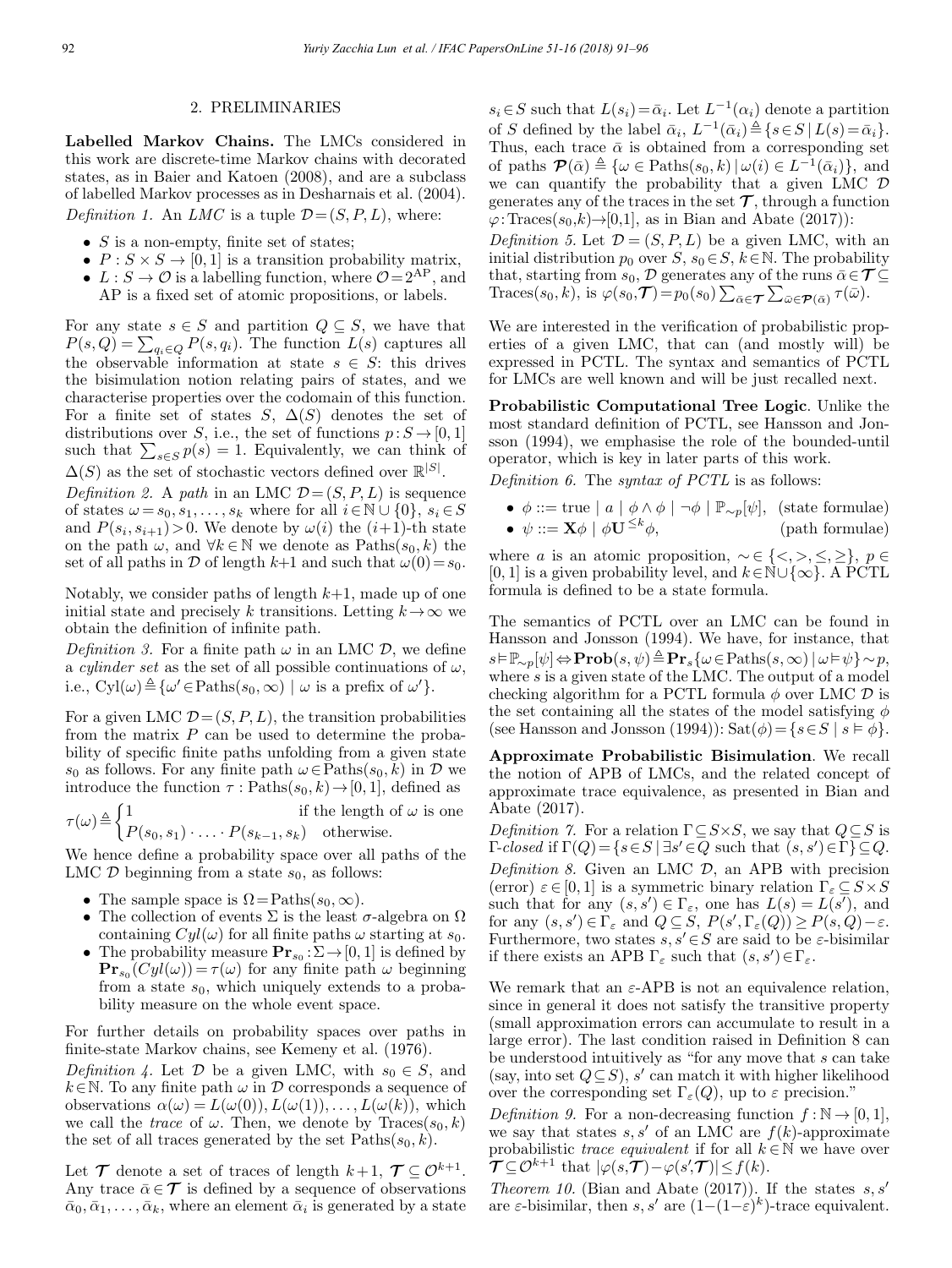Standard Approach to LMC Abstractions. Given an LMC  $\mathcal{D} = (S, P, L)$ , consider a partition of the state space into subsets  $S_1, \ldots, S_m$ , and such that for all  $1 \leq i \leq m$ , for all  $s, s' \in S_i$ ,  $L(s) = L(s')$ . Let us denote the considered partitioning as  $\mathcal{S} = \{S_1, \ldots, S_m\}$ . Assume without loss of generality that the initial state is  $s_0 \in S_1$ . This partitioning induces a family of APBs as follows:

- (1) Choose an element  $s_i$  from each  $S_i: \forall i \leq m, s_i \in S_i$ .
- (2) Define a relation  $\Gamma_{\varepsilon}$  on  $S \times S$ :  $\forall q \in S$ ,  $\Gamma_{\varepsilon} = \bigcup_{i=1}^{m} \{ (s_i, q),$  $(q, s_i)|q \in S_i$ . This binary symmetric relation defines an APB, with an error determined by

$$
\varepsilon = \max_{(s,s') \in \Gamma_{\varepsilon}} \max_{\mathcal{Q} \in 2^{\mathcal{S}}} P(s,\mathcal{Q}) - P(s',\Gamma_{\varepsilon}(\mathcal{Q})).
$$

Since  $\forall i \leq m$ , the chosen element  $s_i \in S_i$ , and  $\Gamma_{\varepsilon}$  is a binary symmetric relation, we have by construction that  $\forall \check{\mathcal{Q}} \in \check{2}^{\mathcal{S}}, \Gamma_{\varepsilon}(\mathcal{Q}) = \mathcal{Q}$ . So, the sets  $\{\check{S}_1,\ldots,\check{S}_m\}$  are all non-intersecting,  $\Gamma_{\varepsilon}$ -closed and form a partition  $S$ of S. Thus, we can write that

$$
\varepsilon = \max_{(s,s') \in \Gamma_{\varepsilon}} \max_{S_i \in \mathcal{S}} |P(s, S_i) - P(s', S_i)|. \tag{1}
$$

(3) From each of these APBs with errors  $\varepsilon$  there is a corresponding lumped LMC  $(\mathcal{S}, P_{\Gamma_{\varepsilon}}, L)$  with an initial state  $S_1$ , where  $\mathbf{S} = \{S_1, \ldots, S_m\}$ ; each  $S_i$  is given the same label as its constituent elements in  $\mathcal{D}$ ; and finally  $P_{\Gamma_{\varepsilon}}$  is obtained as  $P_{\Gamma_{\varepsilon}}(S_i, S_j) = P(s_i, S_j)$ .

A standard approach to reducing the error  $\varepsilon$  of an APB for  $\mathcal D$  is to choose the APB offering the lowest error within the family above. Notice that in this work we do not attempt to select alternative partitions and to optimise over them (see Desharnais et al. (2008); Derisavi et al. (2003)).

We will compare and benchmark our new approach to generate abstractions of LMCs against this standard approach. The new approach will be introduced in Sect. 3 and is based on the interval MDP (IMDP) semantics for IMCs, see Chen et al. (2013), as summarised next.

### Interval-Valued Labelled Markov Chains.

Definition 11. Given non-negative matrices  $A, B \in \mathbb{R}^{m \times n}$ , with  $A \leq B$  (elementwise), the transition set  $[\Pi]=[A, B]$  is  $\triangleq \{ C \in \mathbb{R}^{m \times n} \mid C \text{ is stochastic}, A \leq C \leq B \text{ (elementwise)} \}.$ 

Definition 12. An IMC is a tuple  $\mathcal{I} = (S, [\Pi], L)$  where S and L are defined as for LMCs, and  $[\Pi] = [\dot{P}^l, P^u]$ , with  $P^l, P^u: S \times S \to [0, 1]$  matrices such that  $P^l \leq P^u$  (elementwise) and  $P^l(s, s')$  (respectively  $P^u(s, s')$ ) gives the lower (respectively upper) bound of the transition probability from state  $s$  to  $s'$ .

In our novel LMC abstraction framework in Sect. 3, we will be using transition sets defined by tight intervals.

Definition 13. (Hartfiel (2006)). Let  $[u, v]$  be an interval of stochastic vectors  $x$  defined by non-negative vectors  $u, v$ in  $\mathbb{R}^m$ , with  $u \leq x \leq v$  componentwise. For any component, indexed by i, if  $u_i = \min_{x \in [u,v]} x_i$  and  $v_i = \max_{x \in [u,v]} x_i$ , then  $u_i$  and  $v_i$  are said to be tight. If all components  $u_i$ and  $v_i$  are tight, then we say that  $[u, v]$  is tight.

If an interval is not tight, one can always tighten it (Hartfiel, 2006, Tight Interval Algorithm, p. 31): given an interval [u, v] of stochastic vectors in  $\mathbb{R}^m$ , the corresponding tight interval  $[\bar{u}, \bar{v}]$  of stochastic vectors is obtained by considering all components of the endpoints as follows:

• if  $u_i + \sum_{j \neq i} v_j \geq 1$ , set  $\bar{u}_i = u_i$ ; else, set  $\bar{u}_i = 1 - \sum_{j \neq i} v_j$ ; • if  $v_i + \sum_{j \neq i}^{v_i} u_j \leq 1$ , set  $\bar{v}_i = v_i$ ; else, set  $\bar{v}_i = 1 - \sum_{j \neq i}^{v_i} u_j$ .

Noticeably, this algorithm produces a tight interval of stochastic vectors that contains exactly the same elements as the original one (Hartfiel, 2006, Lemma 2.2, p. 31).

Definition 14. (Hartfiel (2006)). Let  $[u, v] \subset \mathbb{R}^m$  be a tight interval of stochastic vectors, and  $x \in [u, v]$ . We say that the *element*  $x_i$  of a stochastic vector x is free, if  $u_i \lt x_i \lt v_i$ .

If  $[u, v] \subset \mathbb{R}^m$  is a tight interval of stochastic vectors, then it defines a convex polytope over the Euclidean domain  $\mathbb{R}^m$ , and a stochastic vector  $x \in [u, v]$  is its vertex  $\Leftrightarrow$ x has at most one free element, say  $x_i$ , while all the other components  $x_j$  of  $x, j \leq m, j \neq i$ , coincide with the corresponding endpoints  $u_j$  and  $v_j$  (cf. (Hartfiel, 2006, Lemma 2.3, p. 32)). This result will be used in Sect. 3.

Next we recall the IMDP semantics of an IMC  $\mathcal{I}$ , where it is assumed that the transition probability matrix is chosen non-deterministically by the environment. Specifically, each time a state is visited, a transition distribution which respects the interval constraints is selected, and then a probabilistic step according to the chosen distribution is taken, see Chen et al. (2013):

Definition 15. The IMDP corresponding to an IMC  $\mathcal I$  is the tuple  $\tilde{\mathcal{I}} = (S, \delta, L)$ , where S, L are defined as for LMCs, and the set of actions  $\delta : S \to 2^{\Delta(S)}$  is such that at any s in S,  $\delta(s) = {\mu \in \Delta(S) | \forall s' \in S, P^l(s, s') \leq \mu(s') \leq P^u(s, s')}$ .

Even if, differently from classical MDPs, the action set  $\delta(s)$ of an IMDP may contain infinitely many distributions, in Sen et al. (2006) it was shown that PCTL model checking for IMDPs can be reduced to model checking for MDPs:

*Theorem 16.* Given an IMDP  $\tilde{\mathcal{I}}$ , there exists an MDP  $\mathcal{M}$ such that for any PCTL formula  $\phi$ ,  $\tilde{\mathcal{I}} \models \phi \Leftrightarrow \mathcal{M} \models \phi$ .

So, given an IMC  $I$ , a PCTL formula  $\phi$ , when considering the IMDP semantics for IMCs, we interpret  $\mathcal{I} \models \phi$  in the same way as we interpret the relation  $\models$  for classical MDPs.

We recall that an MDP allows for probabilistic processes with non-deterministic choices (resolved by the environment or by an agent) characterised by the set of actions  $\delta$ at each state. In a standard MDP  $\mathcal{M} = (S, \delta, L)$  the actions set  $\delta(s)$  is finite and non-empty, and a path is defined to be a sequence of states and actions,  $\omega = s_0, \mu_0, s_1, \mu_1, \ldots, s_k$ , where  $\forall i \in \mathbb{N}, s_i \in S, \mu_i \in \delta(s_i)$  and  $\mu_i(s_{i+1})>0$ .

Definition 17. Given an MDP  $\mathcal{M}$ , a policy (also known as strategy, or adversary) is a function  $\sigma$ :Paths $(s_0, k) \rightarrow \Delta(S)$ such that  $\forall \omega = s_0, \mu_0, s_1, \mu_1, \ldots, s_k, \sigma(\omega) \in \delta(s_k)$ .

A policy is memoryless if (and only if) the choice of action it makes at a state is always the same, regardless of which states have already been visited, as formally defined below (adopted from (Baier and Katoen, 2008, p. 847)):

Definition 18. A policy  $\sigma$  on an MDP M is memoryless (or simple)  $\Leftrightarrow \forall \omega_1 = s_0, \mu_0, s_1, \mu_1, \ldots, s_k \in \text{Paths}(s_0, k),$  $\omega_2 = q_0, \mu'_0, q_1, \mu'_1, \ldots, q_\ell \in \text{Paths}(q_0, \ell), \text{ with } s_k = q_\ell, \text{ one}$ has that  $\sigma(\omega_1) = \sigma(\omega_2)$ .

A memoryless policy of an MDP M can equivalently be defined as a state-to-action mapping at that state, i.e. a function  $\sigma : S \to \bigcup_{s \in S} \delta(s)$ , where  $\forall s \in S$ ,  $\sigma(s) \in \delta(s)$ .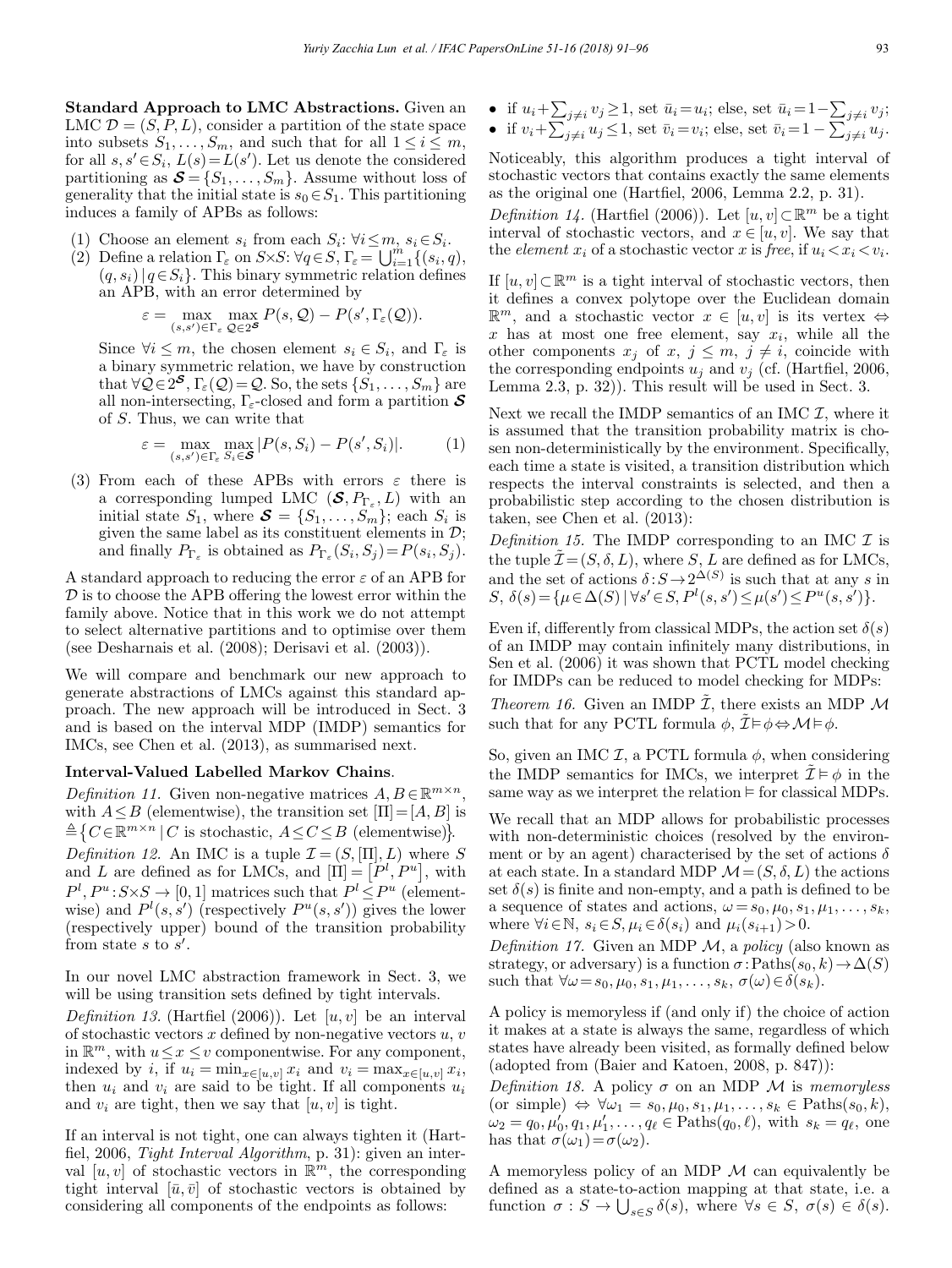It induces a finite-state LMC  $\mathcal{M}^{\sigma} = (S, \tilde{P}, L)$ , with  $\tilde{P}$ being a stochastic matrix where the row corresponding to  $s \in S$  is  $\sigma(s)$ . Let us write Paths<sup> $\sigma(s)$ </sup> for the infinite paths from s where non-determinism has been resolved by an adversary  $\sigma$ , i.e. paths  $s, \mu_0, s_1, \mu_1, \ldots$  where  $\forall k \in \mathbb{N}$ ,  $\sigma(s, \mu_0, \ldots, s_k) = \mu_k$ . So, for an MDP M, a state  $s \in S$ , a path formula  $\psi$  and a policy  $\sigma$ , we write  $\mathbf{Prob}^{\sigma}(s, \psi) \triangleq$  $\mathbf{Pr}_s\{\omega \in \text{Paths}^\sigma(s) \mid \omega \models \psi\}$ . We further write  $p_{\min}(s, \psi) \triangleq$  $\inf_{\sigma} \mathbf{Prob}^{\sigma}(s, \psi)$  and  $p_{\max}(s, \psi) \triangleq \sup_{\sigma} \mathbf{Prob}^{\sigma}(s, \psi)$ .

Definition 19. Given an MDP  $\mathcal M$  and a state s of  $\mathcal M$ , for all non-probabilistic state formulae and path formulae the PCTL semantics are identical to those for LMCs; moreover if  $\sim \in \{\geq, >\}$ , then  $s \vDash \mathbb{P}_{\sim p}[\psi] \Leftrightarrow p_{\min}(s, \psi) \sim p$ , while if  $\sim \in \{\leq, <\},\$  then  $s \vDash \mathbb{P}_{\sim p}[\psi] \Leftrightarrow p_{\max}(s, \psi) \sim p.$ 

As with LMCs, we will write  $\mathcal{M} \models \phi$  if  $s_0 \models \phi$ , where  $s_0$ is a given initial state (or set thereof). Note that  $\mathcal{M} \models \phi$  $\Leftrightarrow$  for all adversaries  $\sigma$  at  $s_0$ , the LMC  $\mathcal{M}^{\sigma} \models \phi$ , and the output of a model checking algorithm for a PCTL formula  $\phi$  over MDP  $\mathcal M$  is the set containing all the states of the model satisfying  $\phi$ , i.e.,  $\text{Sat}(\phi) = \{s \in S \mid s \models \phi\}.$ 

Theorem 20. (Baier and Katoen (2008)). Given an MDP  $\mathcal{M}$ , any state  $s \in S$  and a PCTL path formula  $\psi$ , there exist memoryless adversaries  $\sigma_{\min}$  and  $\sigma_{\max}$  such that  $\mathbf{Prob}^{\sigma_{\min}}(s, \psi) \!=\! p_{\min}(s, \psi), \, \mathbf{Prob}^{\sigma_{\max}}(s, \psi) \!=\! p_{\max}(s, \psi).$ 

In addition to verifying whether a PCTL state formula holds at a state in the model, we can also query the probability of the model satisfying a path formula, i.e. all of the values  $\textbf{Prob}(s, \psi)$ ,  $p_{\min}(s, \psi)$ , and  $p_{\max}(s, \psi)$  are calculable via various existing model checking algorithms. For LMCs, we write this query as  $\mathbb{P}_{=?}[\psi]$  for a given path formula,  $\psi$ , and for MDPs we have  $\mathbb{P}_{\min=?}[\psi]$  and  $\mathbb{P}_{\max=?}[\psi]$ .

#### 3. A NEW ABSTRACTION FRAMEWORK

This section introduces the main contribution of this work, i.e. a novel approach to abstract LMCs, with the goal of obtaining an optimal precision in the introduced APB.

Transition Probability Rows with Optimal Error.

We consider again an LMC  $\mathcal{D} = (S, P, L)$  with partitioning  $\mathcal{S} = \{S_1, \ldots, S_m\}$  of the state space S. We focus on the set  $S_i = \{s_1^i, \ldots, s_{n_i}^i\}$ : for  $i \leq m$  and  $\forall s_j^i \in S_i$ ,  $j \leq n_i$ , there is a

stochastic vector 
$$
r_j^i \triangleq (P(s_j^i, S_1), \dots, P(s_j^i, S_m))
$$
 (2)

corresponding to the selection of element  $s_j^i$  as abstraction point for the partition  $S_i$ . In the standard approach to constructing LMC abstractions described in Sect. 1, to reduce the error of the abstraction one could choose  $s^i_j \in S_i$ such that  $\forall \ell \leq n_i$ ,  $\varepsilon_j^i \triangleq \max_{\ell \neq j} ||r_j^i - r_\ell^i||_\infty$  is minimised in j. Thus, we can characterise the optimal error in terms of  $\varepsilon_j^i$ . Lemma 21. Given an LMC  $D$  and partitioning  $S$ , for any  $s_j^i \in S_i$ , let  $r_j^i$  be defined by (2). Then the optimal (minimal) error achievable by  $r_j^i$  is  $\beta_i = \frac{1}{2} \varepsilon_{\text{max}}^i = \frac{1}{2} \max_{1 \leq j \leq n_i} \varepsilon_j^i$ , i.e.,

$$
\beta_i = \frac{1}{2} \max_{1 \le j \le n_i} \max_{1 \le \ell \le n_i, \ell \ne j} ||r_j^i - r_\ell^i||_{\infty} = \varepsilon_{\min}^i. \tag{3}
$$

Because of the page constraints, all the proofs are omitted, but can be found in Zacchia Lun et al. (2018).

We can represent the set of stochastic vectors that achieve the optimal error value by a transition set, as follows. We denote by  $(r_j^i)_l$  the *l*-th element of vector  $r_j^i$ , with  $l \leq m$ .

*Proposition 22.* For 
$$
r_1^i, \ldots, r_{n_i}^i
$$
 as in (2), and  $\forall l \leq m$ , let

$$
u_l^i \triangleq \min_{1 \le j \le n_i} (r_j^i)_l, \quad v_l^i \triangleq \max_{1 \le j \le n_i} (r_j^i)_l. \tag{4}
$$

Consider the transition set

$$
[u^i, v^i] \triangleq ([u_1^i, v_1^i], \dots, [u_m^i, v_m^i]). \tag{5}
$$

Let  $\beta_i$  be defined by (3). Then the family of stochastic vectors  $r^i$  such that  $\max_{1 \leq j \leq n_i} ||r^i - r^i_j||_{\infty} = \beta_i$  is exactly the transition set defined as

$$
[u^{i}, v^{i}]_{\text{opt}} \triangleq ([v_{1}^{i} - \beta_{i}, u_{1}^{i} + \beta_{i}], \dots, [v_{m}^{i} - \beta_{i}, u_{m}^{i} + \beta_{i}]). \quad (6)
$$

Remark 23. It is not always the case that  $[u^i, v^i]_{\text{opt}}$  is nonempty. As an example, consider rows  $r_1^i = (0.5, 0.3, 0.2)$ ,  $r_2^i = (0.45, 0.33, 0.22), \text{ and } r_3^i = (0.44, 0.3, 0.26).$  These rows are 3 linearly independent vectors in  $\mathbb{R}^3$ , with corresponding errors  $\varepsilon_1^i = 0.06$ ,  $\varepsilon_2^i = 0.05$ ,  $\varepsilon_3^i = 0.06$ . If we consider in addition to these also the row  $r_4^i = (0.45, 0.34, 0.21)$ , we have that  $\varepsilon_{\text{max}}^i$  is still equal to  $||r_1^i - r_3^i||_{\infty} = 0.06$ , so the optimal error  $\beta_i$  is equal to 0.03. In this case, we have that  $[u^i, v^i] = ([0.44, 0.5], [0.3, 0.34], [0.2, 0.26])$  and hence  $[u^i, v^i]_{\text{opt}} = (0.47, [0.31, 0.33], 0.23) = \emptyset.$ 

A question naturally arises from the result of Remark 23 on whether or not it is possible to reduce the error in cases where no stochastic vectors with associated error equal to  $\varepsilon_{\rm min}^i$  exist. The response is affirmative, as shown next.

*Proposition 24.* If for a set of  $\mathbb{R}^m$ -valued stochastic vectors  $\{r_1^i, \ldots, r_{n_i}^i\}$ , each one defined by (2), the corresponding set  $[u^i, v^i]_{\text{opt}}$ , obtained through (6), is empty, then there is a vector  $r^i_*$  such that its corresponding error is

$$
\varepsilon_{*}^{i} \leq \max\left\{ \frac{1 - \sum_{l=1}^{m} u_{l}^{i}}{m}, \frac{\sum_{l=1}^{m} v_{l}^{i} - 1}{m} \right\} = \gamma_{i}' + \beta_{i} = \gamma_{i}. \tag{7}
$$

Example 25. Consider again the rows  $r_1^i$ ,  $r_2^i$ ,  $r_3^i$ ,  $r_4^i$  from Remark 23 that gave an empty  $[u^i, v^i]_{\text{opt}}$ . We have that  $\sum_{l=1}^{3} (v_l^i - \beta_i) = 1.01, \; \gamma_i' = \frac{1.01 - 1}{3}, \; r_*^i = (u_l^i - \gamma_i')_{l=1}^{m=3}, \; \text{so} \; \varepsilon_*^i =$ 0.0333, which is only slightly worse than  $\varepsilon_{\min}^i = \beta_i = 0.03$ .

Generation of the IMDP Abstraction. One benefit of using transition sets to represent the set of vectors that optimally abstract the transition probabilities of each partition  $S_i$  is that we can easily extend this to a family of transition probability matrices for the entire set of partitions: so the overall partition can either induce an optimal abstraction (in terms of the error, as per Proposition 22) or one that is close to optimal (as per Proposition 24). Specifically, let  $\mathcal{D} = (S, P, L)$  be a given LMC, with a given initial state  $s_0$ , and state-space partition  $S_1, \ldots, S_m$ . We obtain a procedure, to generate an IMC  $[\mathcal{D}]=(\mathcal{S}, [\Pi], L),$ where  $\mathcal{S} = \{S_1, \ldots, S_m\}$  is the lumped state space, and the initial condition is  $S_1$  as described below. For all  $1 \leq i \leq m$ we construct the transition set,  $[\Pi]$  of the IMC as follows:

- (1) For  $S_i = \{s_1^i, \ldots, s_{n_i}^i\}$ , we obtain  $r_1^i, \ldots, r_{n_i}^i$  via (2).
- (2) The minimal error achievable by any  $r_j^i$  is  $\beta_i$  from (3).
- (3) For all  $l \leq m$ , endpoints  $u_l^i$ ,  $v_l^i$  are defined by (4).
- (4) The transition set  $[u^i, v^i]$  is obtained from (5).
- (5) The transition set  $[u^i, v^i]_{opt}$  is computed via (6).
- (6) If  $[u^i, v^i]_{\text{opt}}$  is empty, find error  $\gamma_i$  via (7).
- (7) Let  $[u^i, v^i]_{\gamma_i} = ([v_1^i \gamma_i, u_1^i + \gamma_i], \dots, [v_m^i \gamma_i, u_m^i + \gamma_i]).$ (8) Let  $R_i =$  $\int [u^i, v^i]_{\text{opt}}$  if  $[u^i, v^i]_{\text{opt}}$  is non-empty,  $[u^i, v^i]_{\gamma_i}$  otherwise.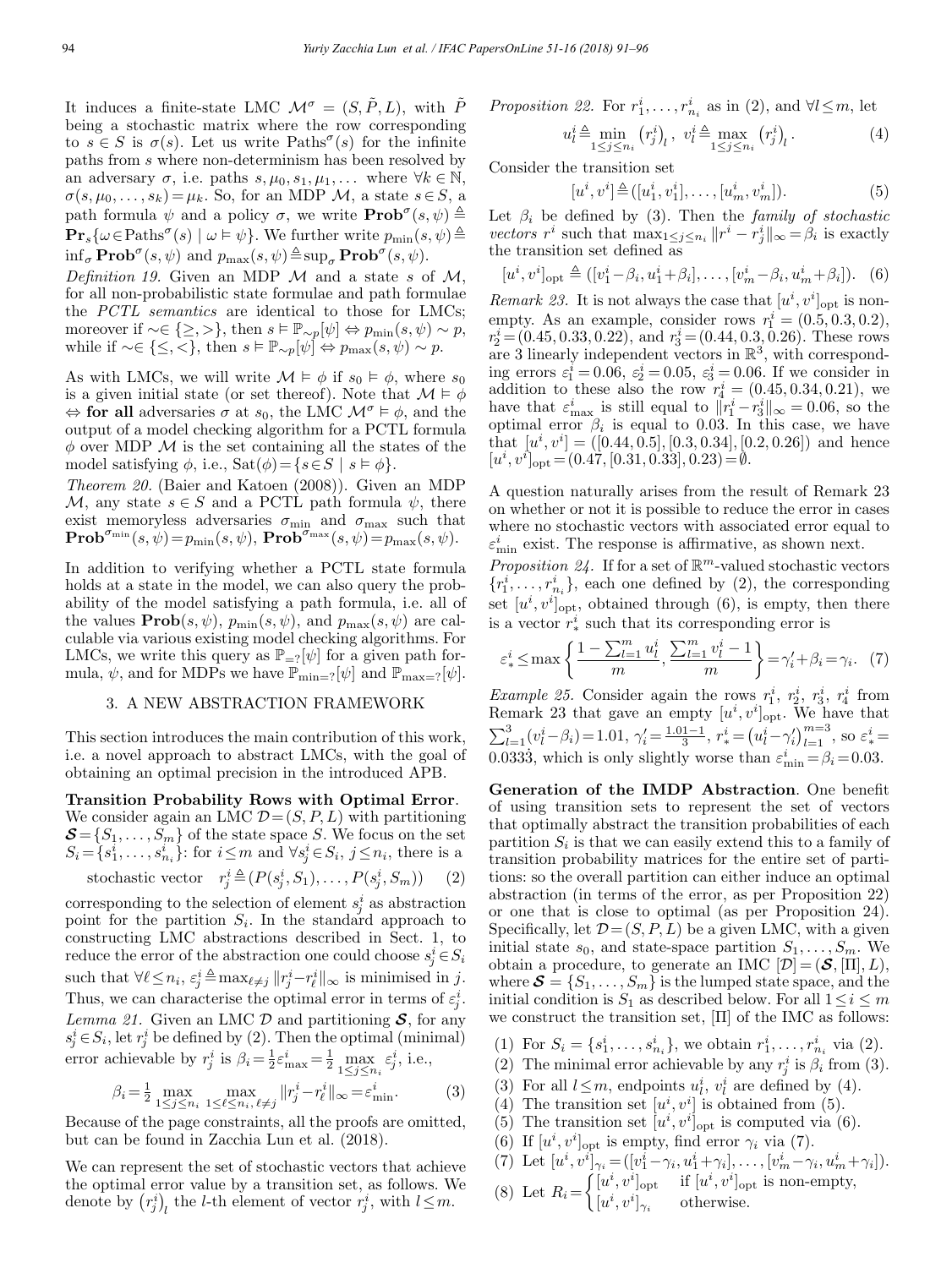Let  $[\Pi]$  be a matrix of intervals, with rows  $R_1, \ldots, R_m$ , which by construction is non-empty, so  $[D]$  is a well-defined IMC, having associated one-step error  $\xi \triangleq (\xi_1,\ldots,\xi_m)$ ,

$$
\xi_i = \begin{cases}\n\beta_i & \text{if } [u^i, v^i]_{\text{opt}} \text{ is non-empty,} \\
\gamma_i & \text{otherwise.} \n\end{cases}
$$
\n(8)

The above procedure ensures that given any LMC, one can construct its unique optimal IMDP abstraction. The set of possible distributions one chooses from at each state are then from the set of vectors with optimal error.

Definition 26. Given an LMC D, an IMDP abstraction (IMDPA) of  $\mathcal D$  (with associated error  $\xi$ ) is the unique IMDP constructed using the IMC construction procedure.

Recalling from Theorem 16 that PCTL model checking for IMDPs can be reduced to PCTL model checking for MDPs, we now give the following definition, remarking first that two models are said to be PCTL-equivalent  $\Leftrightarrow$ they verify the same PCTL formulae.

Definition 27. Given an LMC D, an MDP abstraction (MDPA) of  $\mathcal D$  (with associated error  $\xi$ ) is an MDP that is PCTL-equivalent to the IMDPA corresponding to D.

For a state  $S_i$  of the IMDPA with transition probabilities within the transition set  $[u^i, v^i]$ , the corresponding state of the MDPA has action set equal to the set of the vertices of a convex hull conv $([u^i, v^i])$ , and hence all the actions are still points with optimal error. We can then perform model checking over this MDPA, knowing that the error at each state is still optimal in relation to the concrete model. We are then interested in determining how the probabilities of PCTL path formulae holding over the new abstraction compare to those over the concrete model. When considering whether a PCTL state formula of the form  $\mathbb{P}_{\sim p}[\psi]$  is verified by an MDP at its initial state  $s_0$ , we need to calculate the values  $p_{\min}(s_0, \psi)$  or  $p_{\max}(s_0, \psi)$ . We have introduced non-determinism into the abstracted model by considering it as an MDP, but we take control over the choice of actions at each state and hence always ensure that we choose a policy that achieves either the maximum or minimum probabilities.

Remark 28. As we have control over the choice of actions, we can assume a slight variation in PCTL semantics for IMCs presented in Chen et al. (2013). Typically, given an IMC  $\mathcal I$  and a PCTL formula  $\phi$ , under the IMDP semantics, for  $\tilde{\mathcal{I}} = (S, \delta, L), \tilde{\mathcal{I}} \models \phi \Leftrightarrow$  for all adversaries,  $\sigma$ , at  $s_0$ ,  $\tilde{\mathcal{I}}^{\sigma} \models \phi$ . Since we have choice over the policy and over the initial condition of the IMDPA, we can argue that  $\tilde{\mathcal{I}} \models \phi \Leftrightarrow$ **there exists a** policy  $\sigma$ , which at  $s_0$  is such that  $\tilde{\mathcal{I}}^{\sigma} \models \phi$ . Definition 29. Let  $\mathcal{I} = (S, \delta, L)$  be the IMDPA of a given LMC, with one-step abstraction error  $\xi$ . Consider a state s of  $\tilde{\mathcal{I}}$ . The *PCTL semantics* are

\n- if 
$$
\sim \in \{\geq,>\}
$$
, then  $s \vDash \mathbb{P}_{\sim p}[\psi] \Leftrightarrow p_{\max-\epsilon_k}(s,\psi) \sim p$ ,
\n- if  $\sim \in \{\leq, <\}$ , then  $s \vDash \mathbb{P}_{\sim p}[\psi] \Leftrightarrow p_{\min+\epsilon_k}(s,\psi) \sim p$ ,
\n

where  $\epsilon_k$  is the abstraction error  $\xi$  propagated at the k-th time step (in any bounded probabilistic formula).

An example of the derivation of  $\epsilon_k$  will be provided at the end of this section. The presented semantics ensure that the satisfiability of a formula on IMDPA guarantees its satisfiability on the original LMC.

Geometric Interpretation of the New Abstractions. We have seen from the IMC construction procedure that  $\forall S_i$  of the lumped LMC we have vectors  $r_1^i, \ldots, r_{n_i}^i$  and the corresponding row of intervals  $R_i$ . Here we are interested in looking at the shape of  $R_i$  in relation to the convex polytope defined by these vectors, namely  $\text{conv}(\lbrace r_1^i, \ldots, r_{n_i}^i \rbrace)$ . The vectors  $r_1^i, \ldots, r_{n_i}^i$  all lie in  $\mathbb{R}^m$ . In particular, they are members of the set of  $m$ -dimensional stochastic vectors, which is an  $(m-1)$ -dimensional simplex. We denote it by  $\mathbf{1}^m$ . In  $\mathbb{R}^2$  it is a line segment, in  $\mathbb{R}^3$  a bounded plane, and so on (Boyd and Vandenberghe, 2004, pp. 32–33). Consider the interval  $[u^i, v^i]_{\text{opt}}$  of  $R_i$ , and let  $\tilde{R}_i \triangleq \{t \in \mathbb{R}^m \mid \forall 1 \leq j \leq$  $m, v_j^i-\beta_i \le t_j \le u_j^i-\beta_i$ .  $\tilde{R}_i$  is an m-dimensional hypercube, and  $R_i = \tilde{R}_i \cap \mathbf{1}^m$ . We can hence gain some intuition about  $R_i$  in terms of this relationship. We know from Remark 23 that  $R_i = [u^i, v^i]_{\text{opt}}$  can be empty. This is not the case when  $\sum_{k=1}^{m} (v_k^i - \beta_i) \leq 1 \leq \sum_{k=1}^{m} (u_k^i + \beta_i)$ , i.e., when  $\sum_{k=1}^{m} v_k^i - m\beta_i \leq 1 \leq \sum_{k=1}^{m} u_k^i + m\beta_i$ . Intuitively, this happens if some point of the hypercube lies on one side of the simplex, and others are on the other side, thus yielding a nonempty intersection  $R_i$ . Since the intersection of a family of convex sets is convex (Boyd and Vandenberghe, 2004, p. 81), when  $R_i$  is non-empty, it is a convex polytope in  $\mathbb{R}^m$ . Thus we know that it must either have cardinality 1, or be uncountable infinite. From this geometric viewpoint, we can immediately identify the case where  $|R_i|=1$ . It happens when either a single corner of the hypercube touches the simplex, or when the hypercube is in fact a line that intersects the simplex. We formally characterise the cases where  $|R_i|=1$  in the following lemma.

*Lemma 30.* Let  $T = ([t_1, w_1], ..., [t_m, w_m])$  be any transition set. Then  $|T| = 1 \Leftrightarrow$  at least one of the following conditions holds: (1)  $\sum_{k=1}^{m} t_k = 1$ , (2)  $\sum_{k=1}^{m} w_k = 1$ , (3)  $\sum_{k=1}^{m} t_k < 1 < \sum_{k=1}^{m} w_k$ , T has only one free element.

We can hence apply Lemma 30 to  $R_i = [u^i, v^i]_{\text{opt}}$  to determine exactly the cases in which  $|R_i|=1$ . Geometrically, we see that conditions (1) and (2) of Lemma 30 are cases when the hypercube just touches the simplex with one of its vertices, and condition (3) is the case in which the hypercube is a line which intersects with the simplex.

Beyond the case when  $|R_i|=1$ , we have already seen that if  $R_i$  is non-empty it must be uncountably infinite. This happens when the hypercube completely intersects (i.e. not in just a single point) the simplex. If we perform the Tight Interval Algorithm (Hartfiel, 2006, p. 31) summarized in Sect. 1, we obtain the smallest (in terms of volume) hypercube T such that  $T \cap \mathbf{1}^m = \tilde{R}_i \cap \mathbf{1}^m$ . In that case the vertices of the polytope  $T \cap \mathbf{1}^m$  will be a subset of the vertices of the hypercube T.

Finally, when a hypercube has empty intersection with the simplex, that is,  $\tilde{R}_i \cap \mathbf{1}^m = \emptyset$ , we have that  $|R_i| = 0$ . In this case, we can relax the intervals defining  $R_i$  by replacing  $\beta_i$  with  $\gamma_i$  defined by (7), which is enough to ensure non-emptiness. This process is equivalent to uniformly expanding the hypercube  $R_i$  in all directions up until it touches the simplex  $\mathbf{1}^m$ . Formally, when  $\gamma_i = \frac{\sum_{k=1}^m v_k^i - 1}{m}$ , we have that  $\sum_{k=1}^{m} (v_k^i - \gamma_i) = 1$ . Hence, by Lemma 30, it has cardinality equal to 1. The result is the same if we instead let  $\gamma_i = \frac{1 - \sum_{k=1}^m u_k^i}{m}$ .